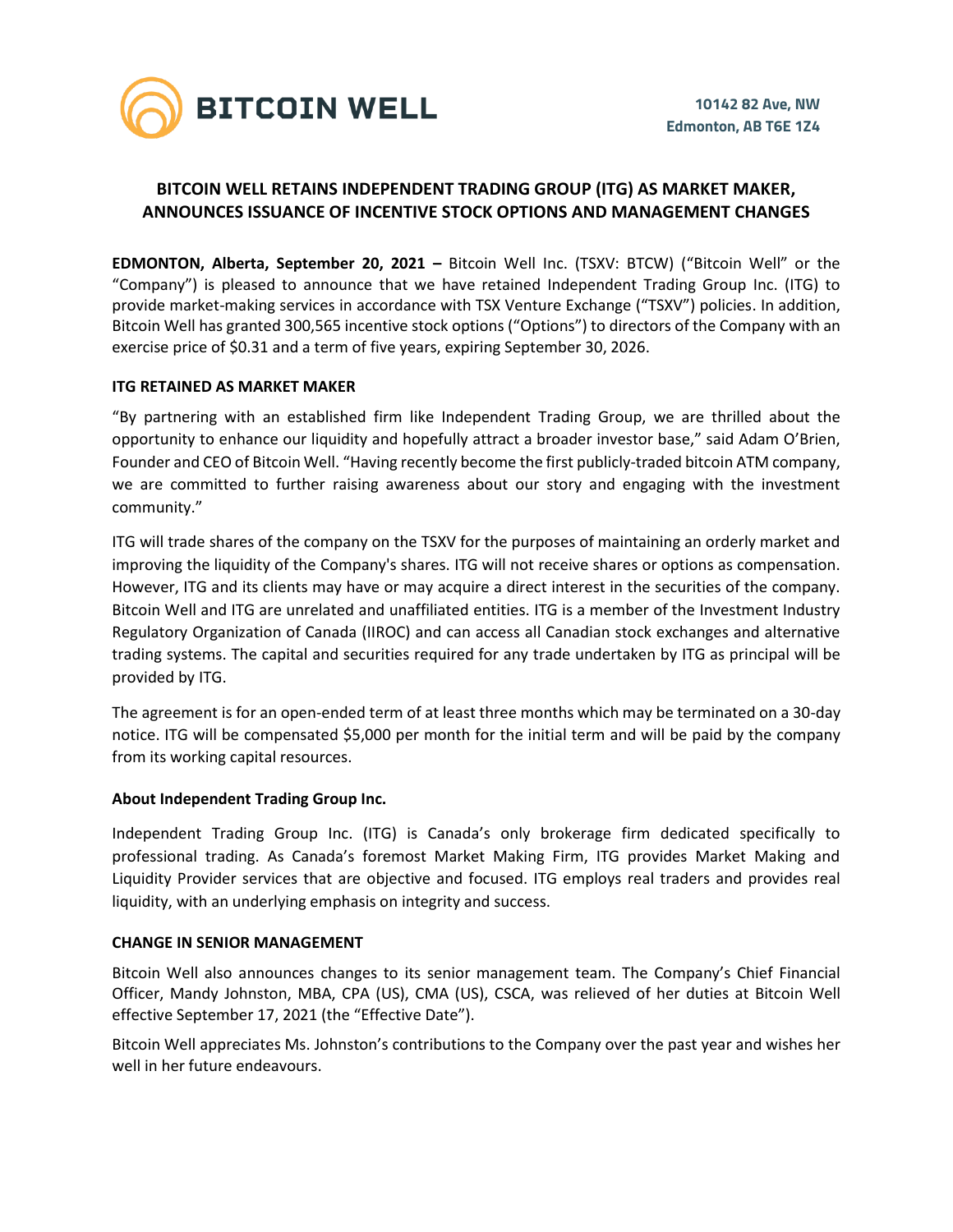

As of the Effective Date, the Company's Board of Directors has appointed current Financial Controller, Luke Thibodeau, CPA, CAMS, to act as interim Chief Financial Officer until a permanent CFO is named. In addition, Jason Vandenberg CPA, CA, who acted as CFO for the Company earlier in 2021, continues to be retained in an advisory capacity to provide oversight over the Company's financial operations.

## **About Bitcoin Well**

Bitcoin Well offers convenient, secure and reliable ways to buy and sell bitcoin through a trusted Bitcoin ATM network and suite of web-based transaction services. The Company generates revenue and based on management's assessment of publicly-available data, is the first publicly traded Bitcoin ATM company in the world, with an enterprising consolidation strategy to deliver accretive and cost-effective expansion in North America and globally. As leaders of the longest-running, founder-led Bitcoin ATM company in Canada, management of Bitcoin Well brings deep operational capabilities that span the entire value chain along with access to proprietary, cutting-edge software development that supports further expansion. Sign up for our newsletter and follow us on LinkedIn, Twitter, YouTube, Facebook, and Instagram to keep up to date with our business.

### **Contact Information**

For investor information, please contact:

**Bitcoin Well**  10142 82 Avenue NW Edmonton, AB T6E 1Z4 bitcoinwell.com **Adam O'Brien**, President & CEO or **Dave Bradley**, Chief Revenue Officer Tel: 1 888 711 3866 ir@bitcoinwell.com

For media queries and further information, please contact:

**Karen Smola**, Director of Marketing Tel: 587-735-1570 k.smola@bitcoinwell.com

#### **Reader Advisory / Forward-Looking Statements**

*Statements in this press release regarding Bitcoin Well which are not historical facts are "forward-looking statements" that involve risks and uncertainties, such as the timing of expansion plans and activities, the maintenance of an orderly market and improving liquidity of the Company's shares, as well as various business objectives. Such information can generally be identified by the use of forwarding-looking wording such as "may", "expect", "estimate", "anticipate", "intend", "believe" and "continue" or the negative thereof or similar variations. Since forward-looking statements address future events and conditions, by their very nature, they involve inherent risks and uncertainties such as the risk that the closing may not occur for any reason. Actual results in each case could differ materially from those currently anticipated in*